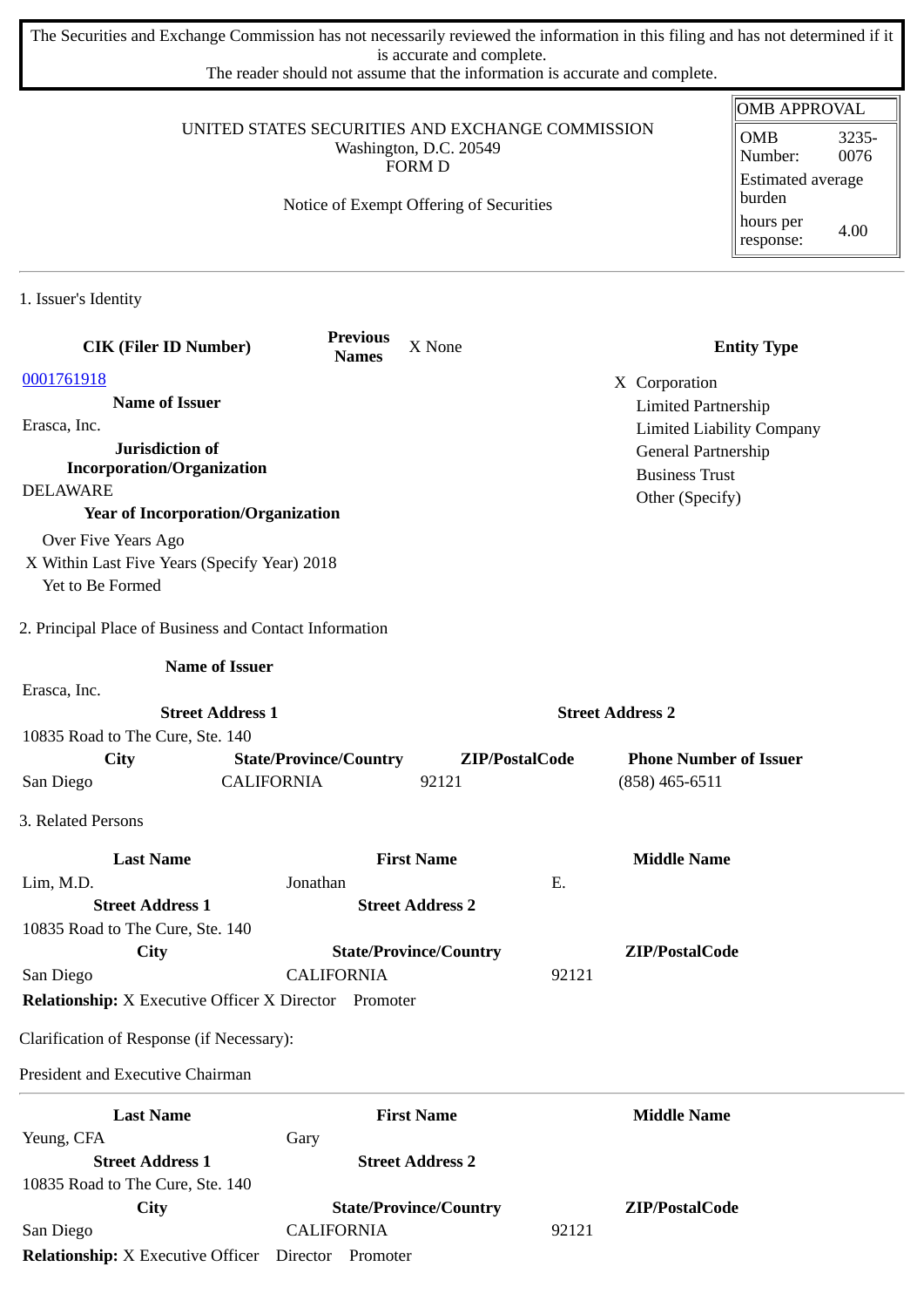Clarification of Response (if Necessary):

Chief Business Officer

| <b>Last Name</b>                                            | <b>First Name</b>                            | <b>Middle Name</b>    |
|-------------------------------------------------------------|----------------------------------------------|-----------------------|
| Bristol, Ph.D.                                              | James                                        | A.                    |
| <b>Street Address 1</b>                                     | <b>Street Address 2</b>                      |                       |
| 10835 Road to The Cure, Ste. 140                            |                                              |                       |
| <b>City</b>                                                 | <b>State/Province/Country</b>                | ZIP/PostalCode        |
| San Diego                                                   | <b>CALIFORNIA</b>                            | 92121                 |
| <b>Relationship:</b> Executive Officer X Director Promoter  |                                              |                       |
| Clarification of Response (if Necessary):                   |                                              |                       |
| <b>Last Name</b>                                            | <b>First Name</b>                            | <b>Middle Name</b>    |
| Casdin                                                      | Alexander                                    | W.                    |
| <b>Street Address 1</b>                                     | <b>Street Address 2</b>                      |                       |
| 10835 Road to The Cure, Ste. 140                            |                                              |                       |
| <b>City</b>                                                 | <b>State/Province/Country</b>                | ZIP/PostalCode        |
| San Diego                                                   | <b>CALIFORNIA</b>                            | 92121                 |
| <b>Relationship:</b>                                        | <b>Executive Officer X Director Promoter</b> |                       |
| Clarification of Response (if Necessary):                   |                                              |                       |
| <b>Last Name</b>                                            | <b>First Name</b>                            | <b>Middle Name</b>    |
| Multani, M.D.                                               | Pratik                                       | S.                    |
| <b>Street Address 1</b>                                     | <b>Street Address 2</b>                      |                       |
| 10835 Road to The Cure, Ste. 140                            |                                              |                       |
| City                                                        | <b>State/Province/Country</b>                | ZIP/PostalCode        |
| San Diego                                                   | <b>CALIFORNIA</b>                            | 92121                 |
| <b>Relationship:</b> Executive Officer X Director Promoter  |                                              |                       |
| Clarification of Response (if Necessary):                   |                                              |                       |
| <b>Last Name</b>                                            | <b>First Name</b>                            | <b>Middle Name</b>    |
| Harding-Start                                               | Valerie                                      |                       |
| <b>Street Address 1</b>                                     | <b>Street Address 2</b>                      |                       |
| 10835 Road to The Cure, Ste. 140                            |                                              |                       |
| <b>City</b>                                                 | <b>State/Province/Country</b>                | ZIP/PostalCode        |
| San Diego                                                   | <b>CALIFORNIA</b>                            | 92121                 |
| <b>Relationship:</b><br><b>Executive Officer X Director</b> | Promoter                                     |                       |
| Clarification of Response (if Necessary):                   |                                              |                       |
| 4. Industry Group                                           |                                              |                       |
| Agriculture                                                 | <b>Health Care</b>                           | Retailing             |
| <b>Banking &amp; Financial Services</b>                     | X Biotechnology                              | Restaurants           |
| <b>Commercial Banking</b>                                   | <b>Health Insurance</b>                      | Technology            |
| Insurance                                                   | Hospitals & Physicians                       | Computers             |
| Investing                                                   |                                              |                       |
| <b>Investment Banking</b>                                   | Pharmaceuticals                              | Telecommunications    |
| Pooled Investment Fund                                      | Other Health Care                            | Other Technology      |
| Is the issuer registered as                                 | Manufacturing                                | Travel                |
| an investment company under<br>the Investment Company       | <b>Real Estate</b>                           | Airlines & Airports   |
| Act of 1940?                                                | Commercial                                   | Lodging & Conventions |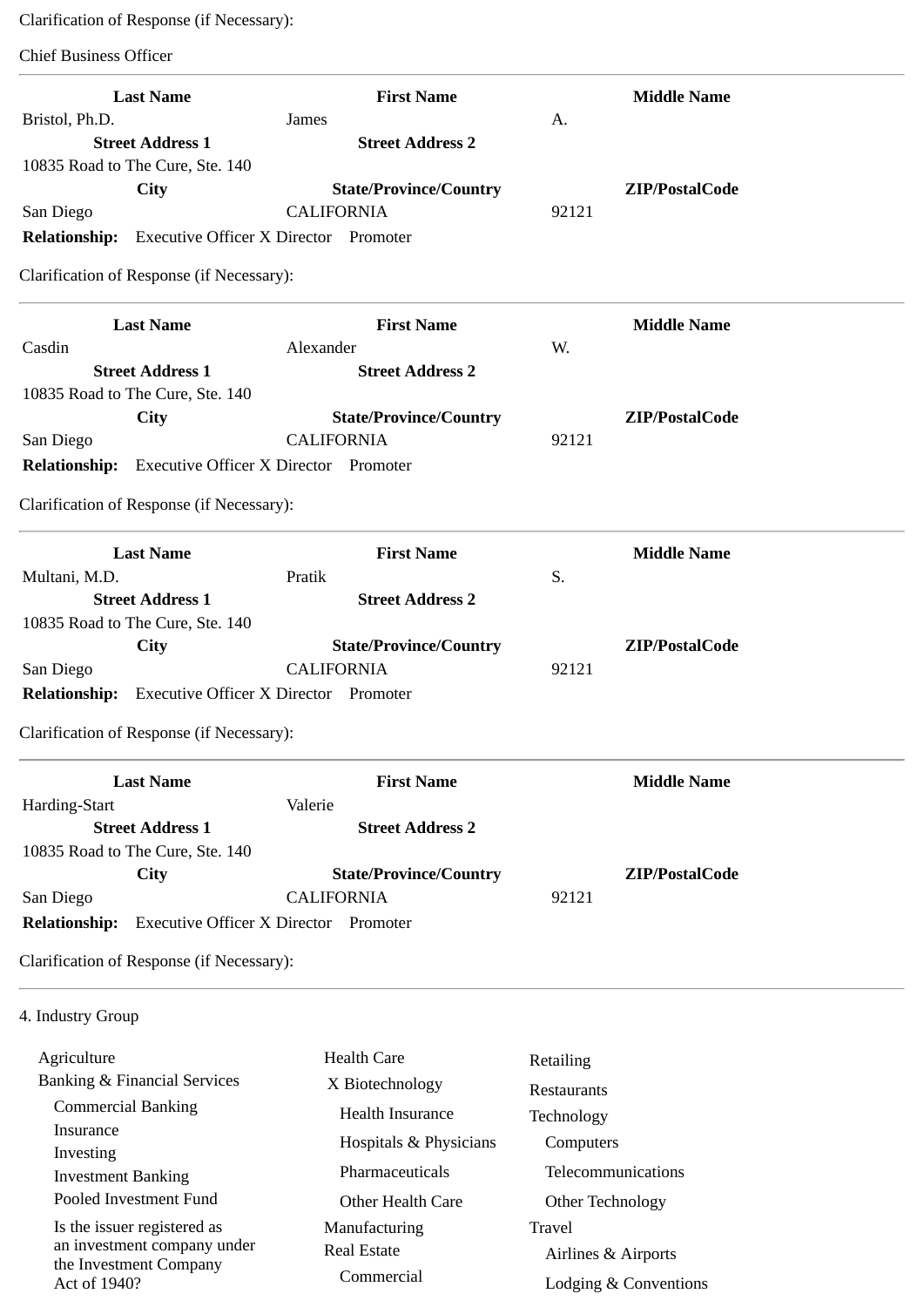| Yes.                          | No.                                | Construction               | Tourism & Travel Services |
|-------------------------------|------------------------------------|----------------------------|---------------------------|
|                               | Other Banking & Financial Services | <b>REITS &amp; Finance</b> | Other Travel              |
| <b>Business Services</b>      |                                    | Residential                | Other                     |
| Energy                        |                                    | <b>Other Real Estate</b>   |                           |
| Coal Mining                   |                                    |                            |                           |
| Electric Utilities            |                                    |                            |                           |
| <b>Energy Conservation</b>    |                                    |                            |                           |
| <b>Environmental Services</b> |                                    |                            |                           |
| Oil & Gas                     |                                    |                            |                           |
| <b>Other Energy</b>           |                                    |                            |                           |
|                               |                                    |                            |                           |

## 5. Issuer Size

| <b>Revenue Range</b>             | <b>OR</b> | <b>Aggregate Net Asset Value Range</b> |
|----------------------------------|-----------|----------------------------------------|
| No Revenues                      |           | No Aggregate Net Asset Value           |
| $$1 - $1,000,000$                |           | $$1 - $5,000,000$                      |
| $$1,000,001 - $5,000,000$        |           | \$5,000,001 - \$25,000,000             |
| $$5,000,001 -$<br>\$25,000,000   |           | \$25,000,001 - \$50,000,000            |
| $$25,000,001 -$<br>\$100,000,000 |           | \$50,000,001 - \$100,000,000           |
| Over \$100,000,000               |           | Over \$100,000,000                     |
| X Decline to Disclose            |           | Decline to Disclose                    |
| Not Applicable                   |           | Not Applicable                         |

6. Federal Exemption(s) and Exclusion(s) Claimed (select all that apply)

|                                           | <b>Investment Company Act Section 3(c)</b> |                    |  |
|-------------------------------------------|--------------------------------------------|--------------------|--|
| Rule $504(b)(1)$ (not (i), (ii) or (iii)) | Section $3(c)(1)$                          | Section $3(c)(9)$  |  |
| Rule 504 (b) $(1)(i)$                     | Section $3(c)(2)$                          | Section $3(c)(10)$ |  |
| Rule 504 (b) $(1)(ii)$                    | Section $3(c)(3)$                          | Section $3(c)(11)$ |  |
| Rule 504 (b) $(1)(iii)$<br>X Rule 506(b)  | Section $3(c)(4)$                          | Section $3(c)(12)$ |  |
| Rule $506(c)$                             | Section $3(c)(5)$                          | Section $3(c)(13)$ |  |
| Securities Act Section 4(a)(5)            | Section $3(c)(6)$                          | Section $3(c)(14)$ |  |
|                                           | Section $3(c)(7)$                          |                    |  |

## 7. Type of Filing

 New Notice Date of First Sale 2018-10-30 First Sale Yet to Occur X Amendment

# 8. Duration of Offering

Does the Issuer intend this offering to last more than one year? Yes X No

9. Type(s) of Securities Offered (select all that apply)

 Option, Warrant or Other Right to Acquire Another Security Mineral Property Securities Security to be Acquired Upon Exercise of Option, Warrant or Security to be Acquired Opon Exercise of Option, warrant of Other (describe)<br>Other Right to Acquire Security

X Equity Pooled Investment Fund Interests Debt Tenant-in-Common Securities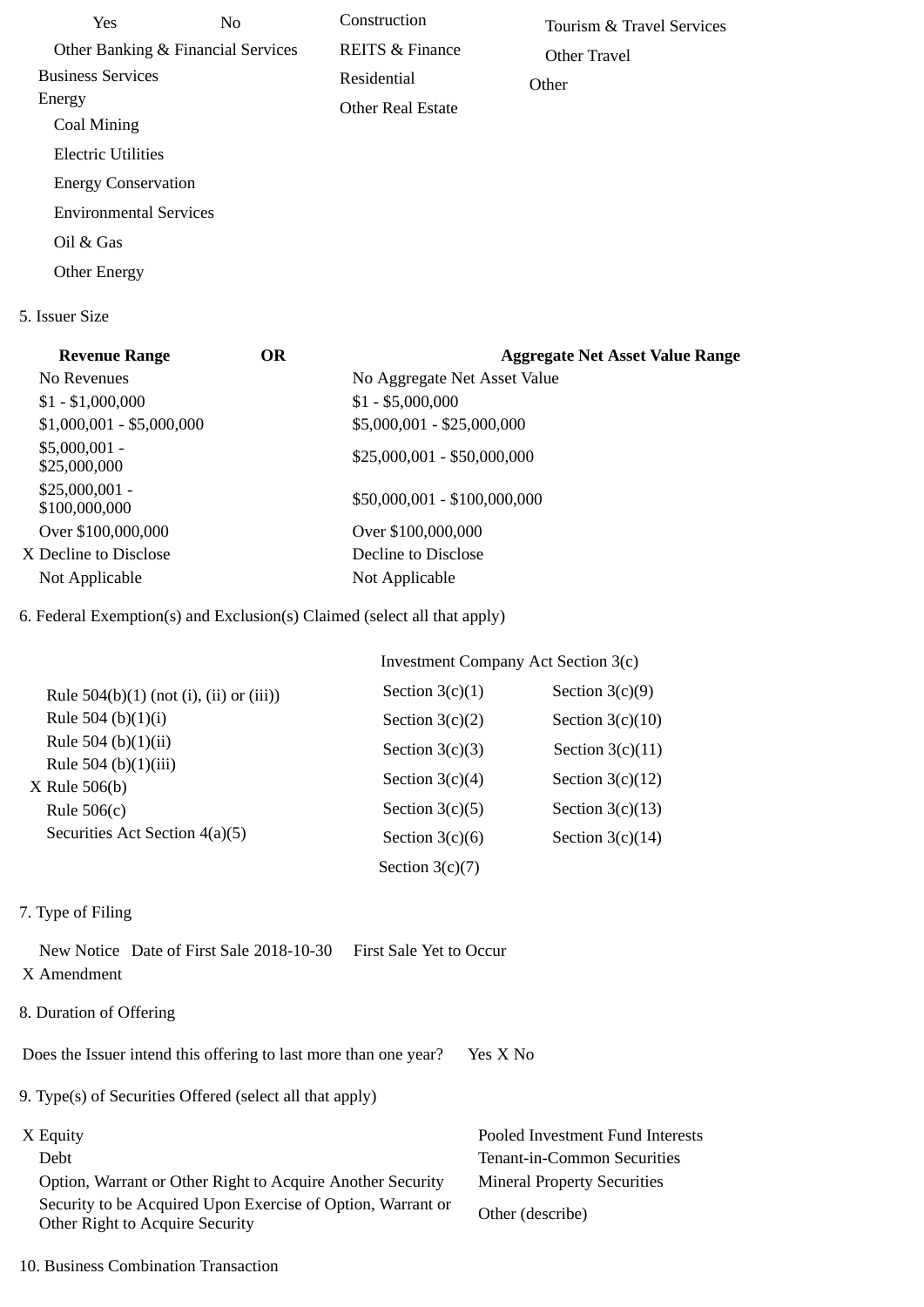Is this offering being made in connection with a business combination transaction, such as a merger, acquisition or exchange offer? Yes X No Clarification of Response (if Necessary): 11. Minimum Investment Minimum investment accepted from any outside investor \$0 USD 12. Sales Compensation Recipient Recipient CRD Number X None (Associated) Broker or Dealer X None (Associated) Broker or Dealer CRD Number X None **Street Address 1 Street Address 2** City State/Province/Country ZIP/Postal Code State(s) of Solicitation (select all that apply) Check "All States" or check individual States All States Foreign/non-US 13. Offering and Sales Amounts Total Offering Amount \$70,000,000 USD or Indefinite Total Amount Sold \$58,278,287 USD Total Remaining to be Sold \$11,721,713 USD or Indefinite Clarification of Response (if Necessary):

### 14. Investors

Select if securities in the offering have been or may be sold to persons who do not qualify as accredited investors, and enter the number of such non-accredited investors who already have invested in the offering. Regardless of whether securities in the offering have been or may be sold to persons who do not qualify as accredited investors, enter the total number of investors who already have invested in the offering:

41

15. Sales Commissions & Finder's Fees Expenses

Provide separately the amounts of sales commissions and finders fees expenses, if any. If the amount of an expenditure is not known, provide an estimate and check the box next to the amount.

| <b>Sales Commissions</b> | \$0 USD Estimate |
|--------------------------|------------------|
| Finders' Fees            | \$0 USD Estimate |

Clarification of Response (if Necessary):

16. Use of Proceeds

Provide the amount of the gross proceeds of the offering that has been or is proposed to be used for payments to any of the persons required to be named as executive officers, directors or promoters in response to Item 3 above. If the amount is unknown, provide an estimate and check the box next to the amount.

## \$0 USD Estimate

Clarification of Response (if Necessary):

Signature and Submission

Please verify the information you have entered and review the Terms of Submission below before signing and clicking SUBMIT below to file this notice.

## Terms of Submission

In submitting this notice, each issuer named above is:

Notifying the SEC and/or each State in which this notice is filed of the offering of securities described and undertaking to furnish them, upon written request, in the accordance with applicable law, the information furnished to offerees.\*